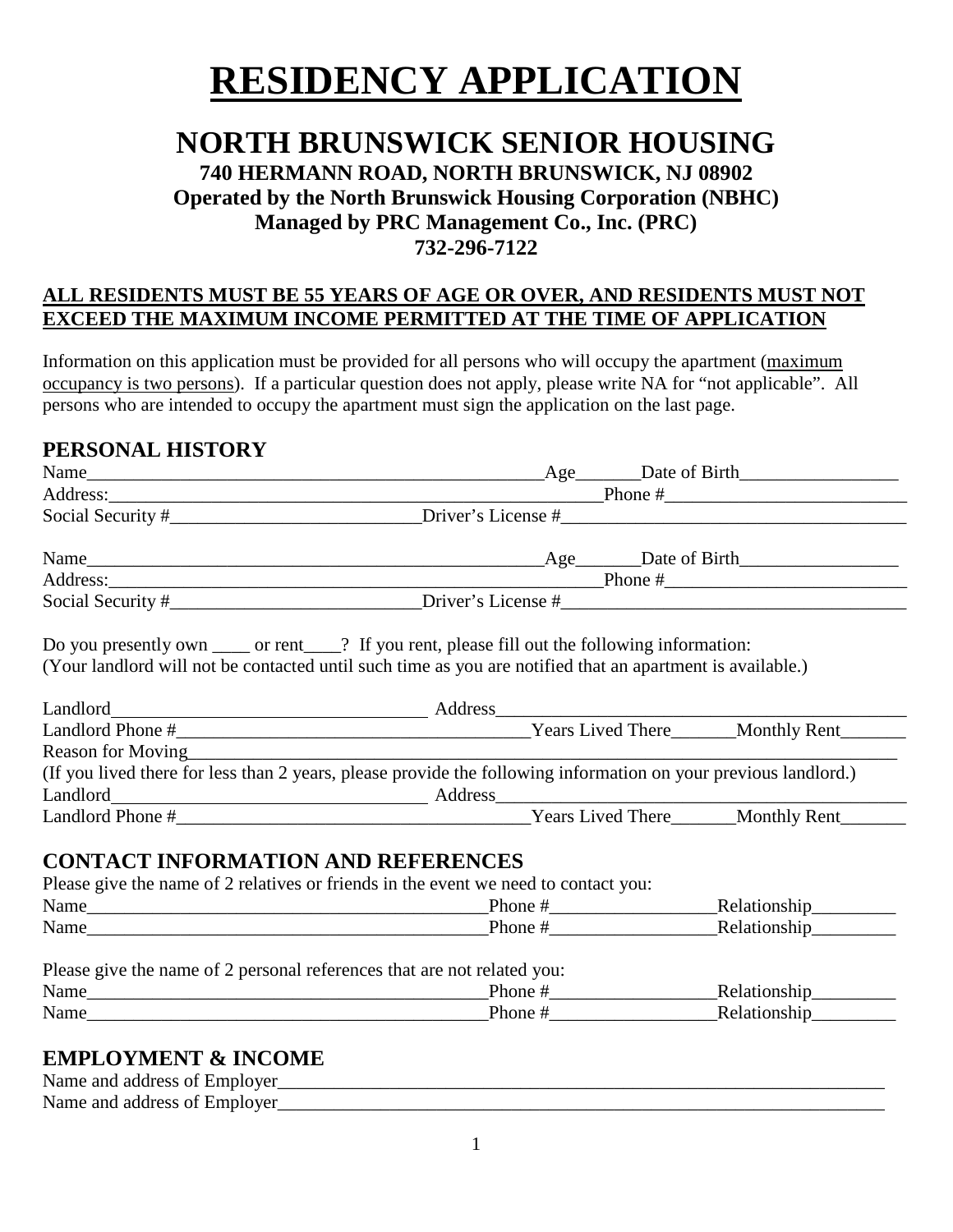**TOTAL INCOME OF EACH HOUSEHOLD MEMBER** (Please provide the information below for each household member who receives income. At a later time, you will have to provide documentation for all income.) Income Category Household Member's Name

|                                          | Name | Name |
|------------------------------------------|------|------|
| <b>Employment Income</b>                 |      |      |
| <b>Business Income</b>                   |      |      |
| <b>Real Estate Income</b>                |      |      |
| Social Security Income                   |      |      |
| Pension Income                           |      |      |
| Income from a Retirement Plan            |      |      |
| <b>Unemployment Benefits</b>             |      |      |
| <b>Welfare Benefits</b>                  |      |      |
| <b>Disability Benefits</b>               |      |      |
| Alimony and/or Child Support             |      |      |
| <b>Investment</b> Income                 |      |      |
| <b>TOTAL INCOME</b> (Add all categories) |      |      |

**INVESTMENT ACCOUNTS AND BANK ACCOUNTS** (Please provide information on all investment accounts and bank accounts held by any household member.) Estimated

| <b>Account Owner's Name</b> Investment Account or | <b>Bank Account Name</b> | Account# | Value | Estimated<br>Annual<br>Income |
|---------------------------------------------------|--------------------------|----------|-------|-------------------------------|
|                                                   |                          |          |       |                               |
|                                                   |                          |          |       |                               |
|                                                   |                          |          |       |                               |
|                                                   |                          |          |       |                               |
|                                                   |                          |          |       |                               |
|                                                   |                          |          |       |                               |
|                                                   |                          |          |       |                               |
|                                                   |                          |          |       |                               |

| Do You Currently Own a House, or Have You Owned within the Past Two Years? Yes_ |                                       |  |
|---------------------------------------------------------------------------------|---------------------------------------|--|
| What is the current market value or sale price?                                 | What is the Existing Mortgage Amount? |  |
| Property Address of Real Estate Owned or Sold                                   |                                       |  |

#### **Are You or Your Spouse Physically Challenged in Any Way That Would Require Special Facilities? Yes\_\_\_\_\_ No\_\_\_\_\_**

**PET** (You must sign a separate pet lease. Only one dog or cat is permitted. Certain breeds are prohibited.) Describe Breed\_\_\_\_\_\_\_\_\_\_\_\_\_\_\_\_\_\_\_\_\_\_\_\_\_\_\_\_\_\_\_\_\_\_\_\_\_\_\_\_\_\_\_\_\_\_\_\_\_\_\_\_\_\_\_\_\_\_Weight\_\_\_\_\_\_\_\_\_\_\_\_\_\_

| <b>VEHICLES OWNED</b> (Only one vehicle per licensed driver who is physically able to drive is permitted.) |      |       |      |                 |  |
|------------------------------------------------------------------------------------------------------------|------|-------|------|-----------------|--|
| Car#1:                                                                                                     | Make | Model | Year | License Plate # |  |
| $Car \# 2:$                                                                                                | Make | Model | Year | License Plate # |  |

#### **HOW DID YOU LEARN ABOUT NORTH BRUNSWICK SENIOR HOUSING?**

Website\_\_\_\_\_Newspaper\_\_\_\_\_Driving By\_\_\_\_\_A Tenant Told You\_\_\_\_\_A Friend or Relative Told You\_\_\_\_\_